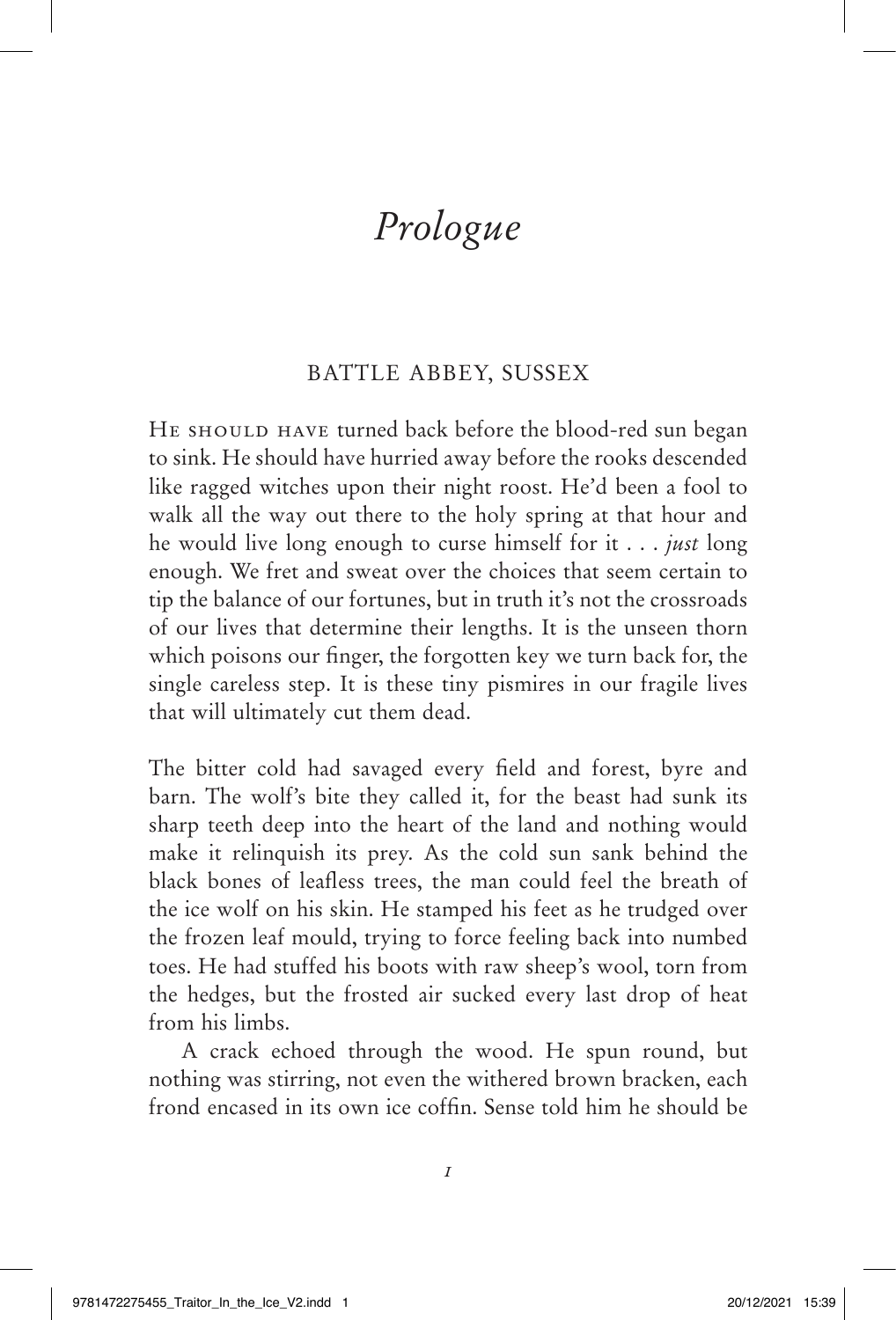holding his staff at the ready, for darkness was closing in and with it the foul creatures of the night, both animal and human. But he had tied his staff to the pack on his back for it was more of a hindrance than a help on the iron-hard ground. Now he was too weary and stiff to wrestle the pack to the ground. Besides, all he wanted to do was to reach the blessed heat of a warm room and a blazing fire as quickly as his frozen legs would carry him.

With clumsy fingers, he pushed the scarf he'd tied around his face higher up his nose, breathing hard through the cloth, though that was now stiff with ice from his breath. He quickened his pace. For the second time that evening, he cursed himself for not having started back an hour since. If he had, he'd already be warming his numb feet at the hearth, his belly full of hot mutton stew, his fingers wrapped around a steaming beaker of mulled ale. He slipped in one of the ice-filled ruts on the path and his shoulder crashed into a tree trunk. He growled in pain and annoyance.

He stood for a moment, trying to regain his breath. It was almost dark now. Only a faint grey breath of light ghosted between the black trunks. The first stars glittered in the devildark sky. No animals scuttled through the crust of fallen leaves; not even the owls called to one another. The only sounds in the stillness were the crackles, like ice popping in water; the branches were splintering in the cold.

He strode forward again, suddenly aware now of the echo of his own footfalls as his thick boots crunched over the frozen ground. He had never heard an echo in woods. The icy air must be playing tricks on his ears, just as it was on his eyes, making the stars seem to creep between the tangled branches. He stopped, but the echo did not. It quickened. It was no longer an echo of his footsteps, for his own feet had taken root in the earth. He sensed, rather than saw, the movement behind him, felt, but did not hear, the great crack on his skull. He fell to his knees and was already insensible before his face crashed down on to the glass-sharp leaves.

\*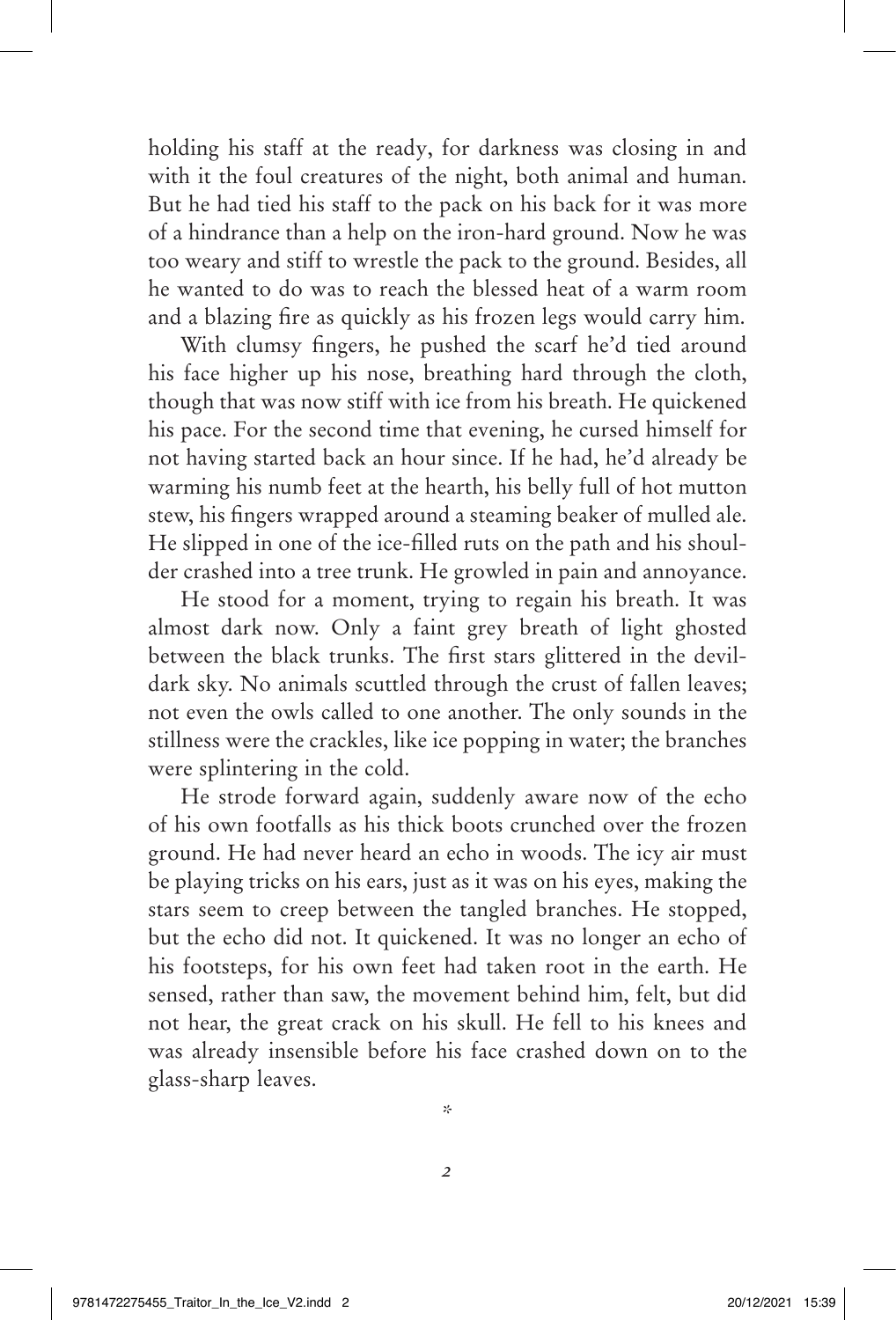He thought he was lying in a deep well, fighting up through the heavy, back water, struggling to reach the light and air above. Only the sudden explosion of pain in his head convinced him that he wasn't trapped in a dream. He tried to open his eyes and thought for a moment that his lids had frozen shut, until he painfully twisted his head and glimpsed three needlepoints of silver light that he realised must be stars far above him and by their faint light he saw the jagged spars of a broken roof.

It was only as he tried to move that he understood that his numb and gloveless hands were bound tightly behind him. His legs . . . did he have legs? The searing pain in his bare feet told him they must still be attached to him. The throbbing of his head and limbs was so all-consuming that it was only as he tried to cry out that he found he could barely draw breath. The cloth which he had used to mask his face from the cold had been tied tightly across his mouth, smothering any sound. He was cold, so cold. His coat was gone. He lay on the icy earth, clad only in his shirt and breeches.

He heard footsteps crunching over the leaves, ponderous, heavy, coming closer and closer. He turned his head. Someone was standing over him, staring down. Relief flooded through him. He wriggled and mewed through the gag, trying to show his rescuer he was alive but bound. It was too dark to see the figure's face, only a shadowy mass, a smudged outline, the whites of eyes shining in the starlight that pierced the broken roof. He caught the smell of tobacco and a sickly, fetid stench. He knew that foul odour. He had smelled it before. But his head was aching so much, the cold gnawing so deep into his thoughts, that he was struggling to put a name to it.

The figure heaved up something large and heavy, holding it in both hands, seeming to take aim at the helpless man lying trussed beneath him. Relief turned instantly to terror. The man tried frantically to roll away. He was pleading, praying, calling out to Christ to save him, but his desperate words were smothered by the thick gag. A shock of icy water cascaded down on his head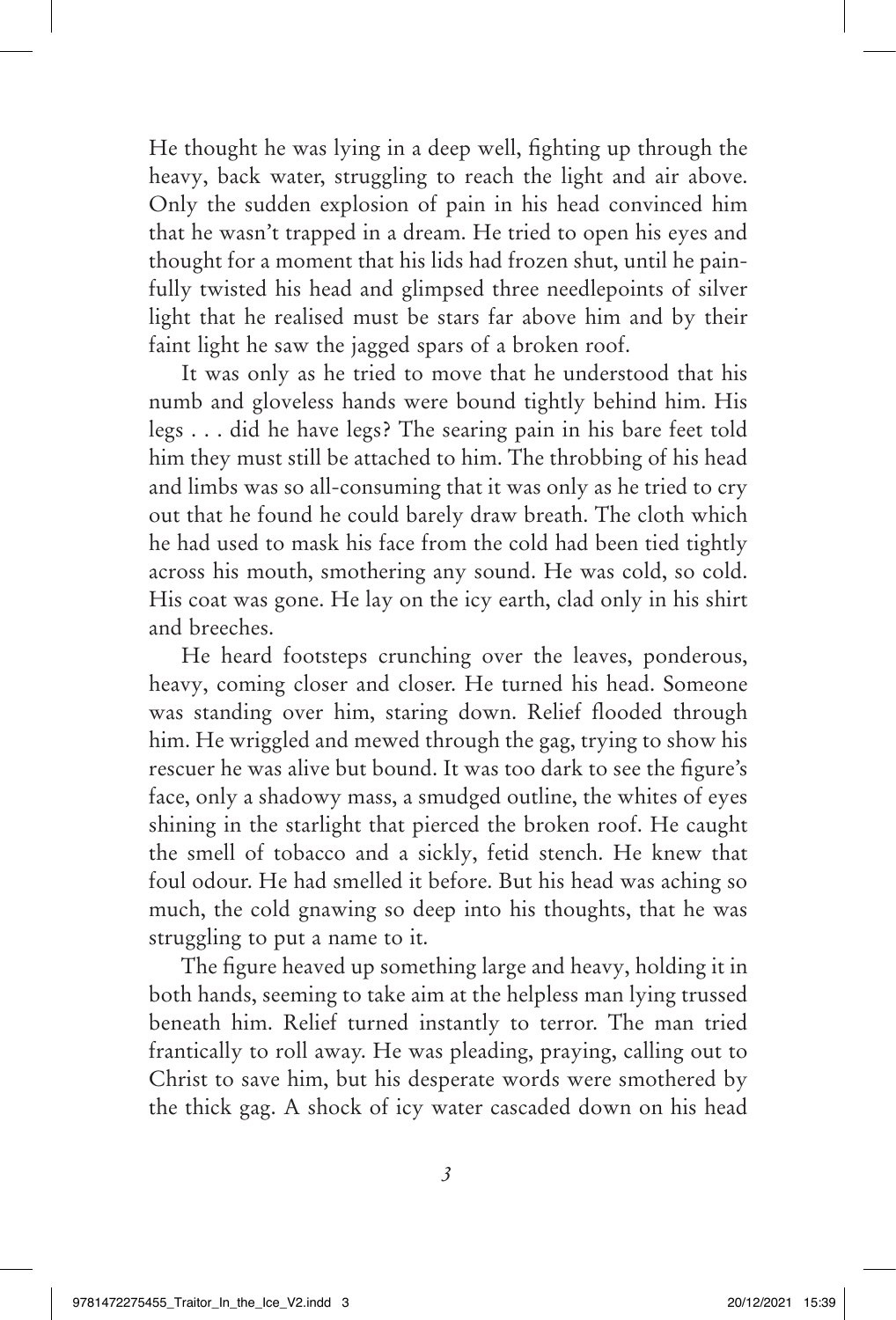and back, snatching the breath from his lungs and momentarily arresting his heart so that he feared it might never beat again. He lay shaking violently, jerking back and forth, as if he was in the grip of the falling sickness.

For a long moment, the figure stood over him, watching him silently, then it turned and trudged away without word. The man on the ground was dimly aware of the footsteps fading away into silence in the woods beyond the hut. They did not return.

He had gone beyond shivering. His sodden shirt had frozen to his skin and to the hard earth beneath him, but the agony in his hands and feet had melted away. He felt hot now. He was at home, sitting far too close to the fire. The air was stifling. He couldn't breathe. He was burning up. He was dragging off his clothes, running out through the door, trying to reach the pump or the river, desperate for cold water.

But as quickly as he'd grown hot, he was suddenly chilled to the marrow of his bones again. It was dark, so dark. Where was he? What was he doing out here? How had he got there? He was sure he could remember if he tried, but he was too tired to think now. He was sinking down and down into the soft oozing mud of sleep. Briefly he turned his face towards the jagged hole above. Three eyes were peering down at him, glittering like little fish in a brook, or were they candles? Had they come to light his way home?

The pale pink light of dawn washed through the trees, sending sparks of light shivering across the frost that lay thick on the broken spars of the old hut. A spider's web hung from the corner, each hair-thin thread gilded in silver and spangled with a thousand tiny diamonds. The black spider who had spun this exquisitely lethal trap lay as dead as the husks of the flies beneath it.

A hungry rat, driven by desperation from its hole beneath the ruined hut, gnawed on a blackened fingertip of the corpse. Why should worms feast while rats starve? The trees beyond did